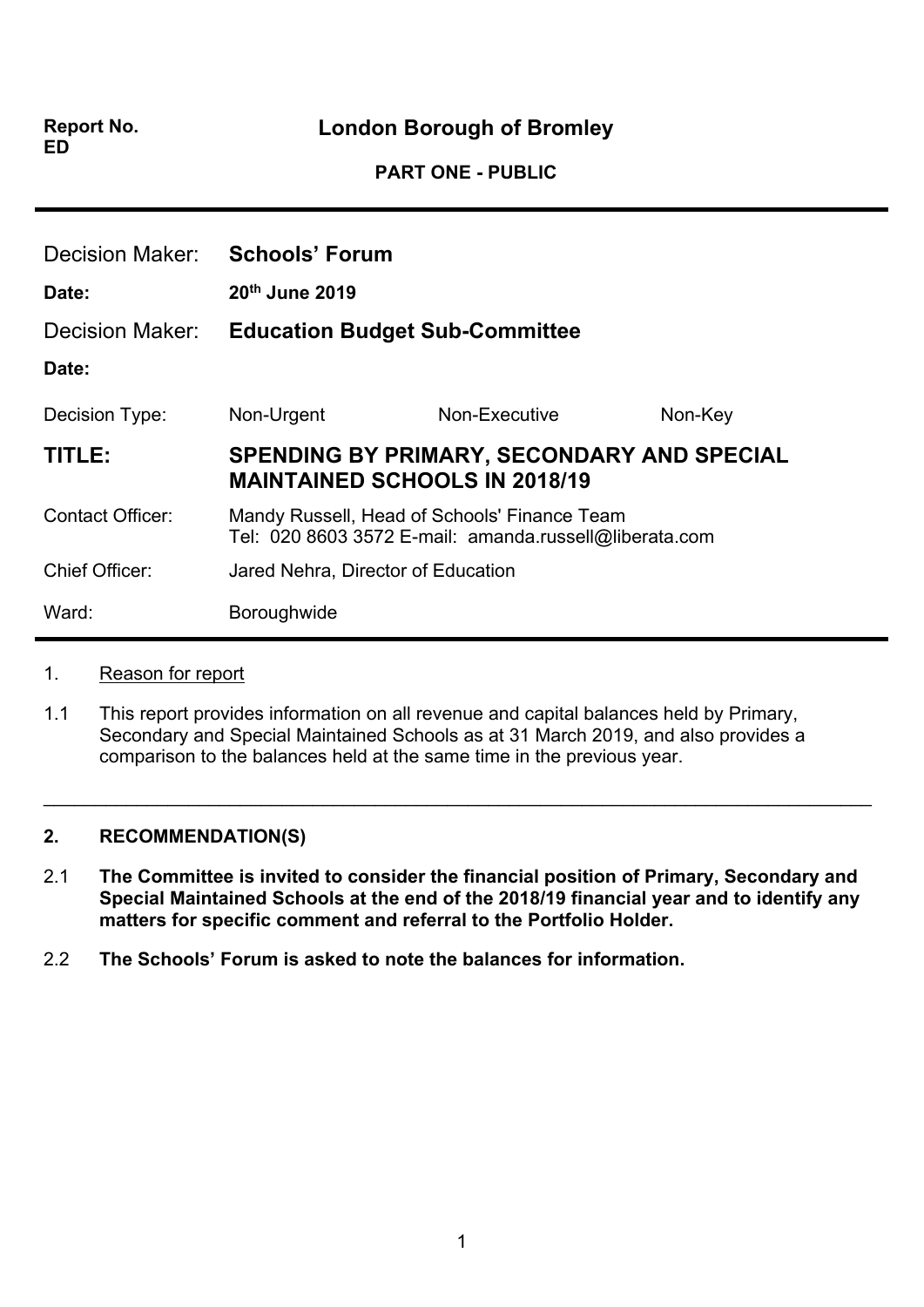## Corporate Policy

- 1. Policy Status: N/A
- 2. BBB Priority: Children and Young People

**\_\_\_\_\_\_\_\_\_\_\_\_\_\_\_\_\_\_\_\_\_\_\_\_\_\_\_\_\_\_\_\_\_\_\_\_\_\_\_\_\_\_\_\_\_\_\_\_\_\_\_\_\_\_\_\_\_\_\_\_\_\_\_\_\_\_\_\_\_\_\_\_\_\_\_\_\_\_\_\_**

**\_\_\_\_\_\_\_\_\_\_\_\_\_\_\_\_\_\_\_\_\_\_\_\_\_\_\_\_\_\_\_\_\_\_\_\_\_\_\_\_\_\_\_\_\_\_\_\_\_\_\_\_\_\_\_\_\_\_\_\_\_\_\_\_\_\_\_\_\_\_\_\_\_\_\_\_\_\_\_\_**

**\_\_\_\_\_\_\_\_\_\_\_\_\_\_\_\_\_\_\_\_\_\_\_\_\_\_\_\_\_\_\_\_\_\_\_\_\_\_\_\_\_\_\_\_\_\_\_\_\_\_\_\_\_\_\_\_\_\_\_\_\_\_\_\_\_\_\_\_\_\_\_\_\_\_\_\_\_\_\_\_**

**\_\_\_\_\_\_\_\_\_\_\_\_\_\_\_\_\_\_\_\_\_\_\_\_\_\_\_\_\_\_\_\_\_\_\_\_\_\_\_\_\_\_\_\_\_\_\_\_\_\_\_\_\_\_\_\_\_\_\_\_\_\_\_\_\_\_\_\_\_\_\_\_\_\_\_\_\_\_\_\_**

**\_\_\_\_\_\_\_\_\_\_\_\_\_\_\_\_\_\_\_\_\_\_\_\_\_\_\_\_\_\_\_\_\_\_\_\_\_\_\_\_\_\_\_\_\_\_\_\_\_\_\_\_\_\_\_\_\_\_\_\_\_\_\_\_\_\_\_\_\_\_\_\_\_\_\_**

## Financial

- 1. Cost of proposal: N/A
- 2. Ongoing costs: N/A
- 3. Budget head/performance centre: Dedicated Schools Grant 2018/19

- 4. Total current budget for this head:
- 5. Source of funding:

# **Staff**

- 1. Number of staff (current and additional) N/A
- 2. If from existing staff resources, number of staff hours N/A

### **Legal**

- 1. Legal Requirement: Non-statutory Government guidance:
- 2. Call in: Applicable

### Customer Impact

1. Estimated number of users/beneficiaries (current and projected) - N/A

### Ward Councillor Views

**\_\_\_\_\_**

- 1. Have Ward Councillors been asked for comments? No
- 2. Summary of Ward Councillors comments: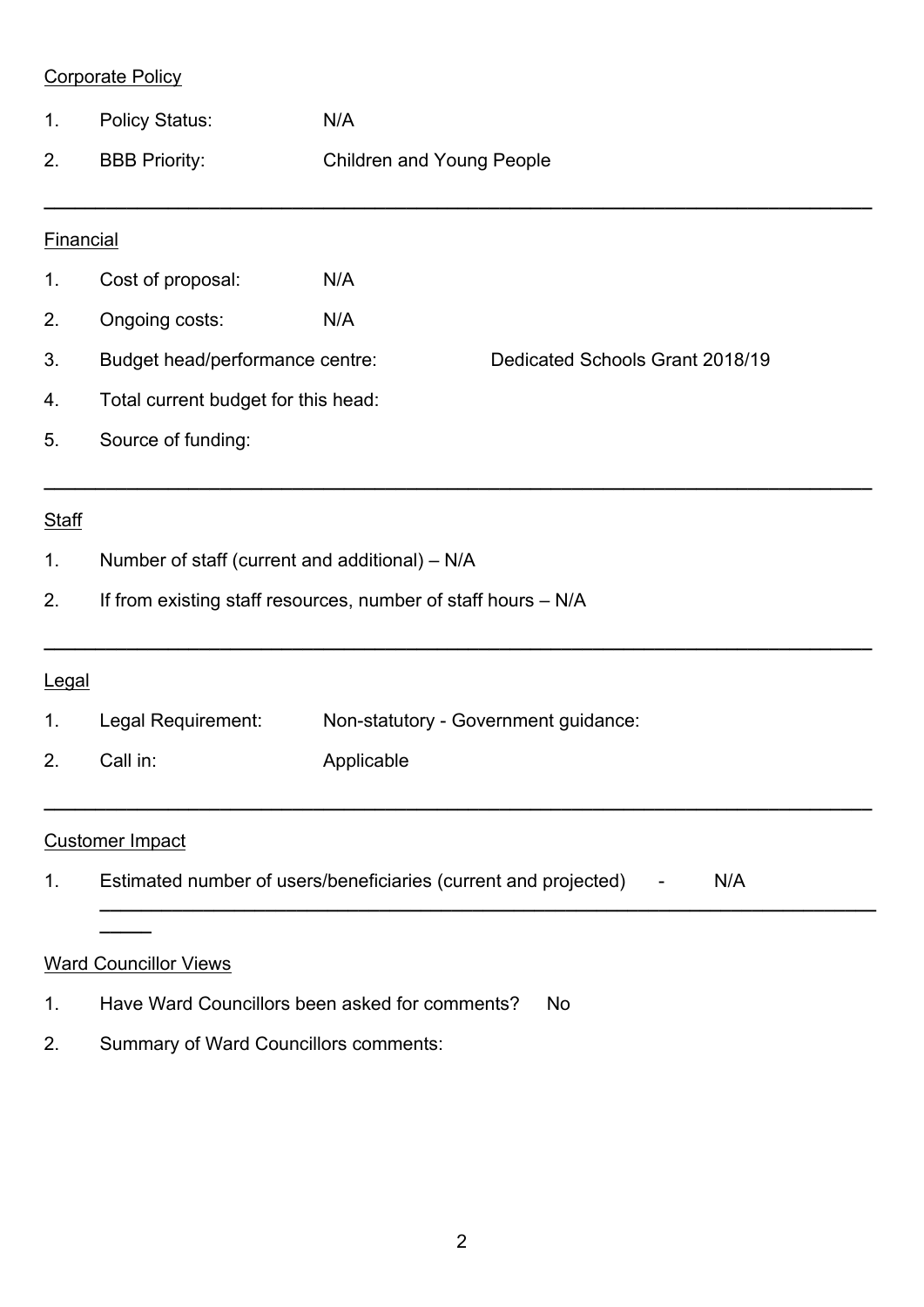#### **3. COMMENTARY**

- 3.1 This report highlights the financial position of Primary, Secondary and Special Maintained Schools as at 31 March 2019 the end of the 2018/19 financial year.
- 3.2 Balances are reported in accordance with the DfE Consistent Financial Reporting (CFR) Regulations. This is the framework for reporting income and expenditure and balances. It provides schools with a benchmarking facility for comparison between similar schools to promote self-management and value for money. A CFR return is produced for all schools maintained by the Local Authority as at 31 March 2019.
- 3.3 The CFR framework consists of five balances, which provide an overall picture of a school's resources available from one year to the next, and gives information on balances carried forward. The balances are categorised as follows:
	- BO1 Committed Revenue Balances
	- BO2 Uncommitted Revenue Balances
	- BO3 Devolved Formula Capital Balances
	- BO5 Other Capital Balances
	- BO6 Community Focused Extended Schools Balances

Nb BO4 Other Standard Fund Capital Balances has been deleted as it related to standards funds which no longer exist.

- 3.4 The average level of revenue balances (BO1 and BO2) both committed and uncommitted for Maintained Primary School stands at 11% of School Budget Shares which remains unchanged from end of 2017/18. Secondary school balances have decreased significantly from 7% to 0%. Special School balances remain unchanged at 8%.
- 3.5 A comparison of the levels of school balances as at 31 March 2019 compared to the previous year is shown in the table below.

|                                              | <b>Primary Schools</b><br>£000 | <b>Secondary Schools</b><br>£000 | <b>Special Schools</b><br>£000 |
|----------------------------------------------|--------------------------------|----------------------------------|--------------------------------|
| Revenue balances only as at: 31.03.19        |                                |                                  |                                |
| <b>Committed Revenue</b><br>Balances (BO1)   | 48 (1%)                        | $0(0\%)$                         | 171 (2%)                       |
| <b>Uncommitted Revenue</b><br>Balances (BO2) | 681 (10%)                      | $3(0\%)$                         | 557 (6%)                       |
|                                              | 729 (11%)                      | $3(0\%)$                         | 728 (8%)                       |
| Revenue balances only as at: 31.03.18        |                                |                                  |                                |
| <b>Committed Revenue</b><br>Balances (BO1)   | 57 (1%)                        | 28 (0%)                          | 169(1%                         |
| <b>Uncommitted Revenue</b><br>Balances (BO2) | 509 (10%)                      | 333 (7%)                         | 597 (7 %)                      |
|                                              | 566 (11%)                      | 361 (7%)                         | 766 (8%)                       |

3.6 Full details of schools balances can be seen at **Appendix 1**